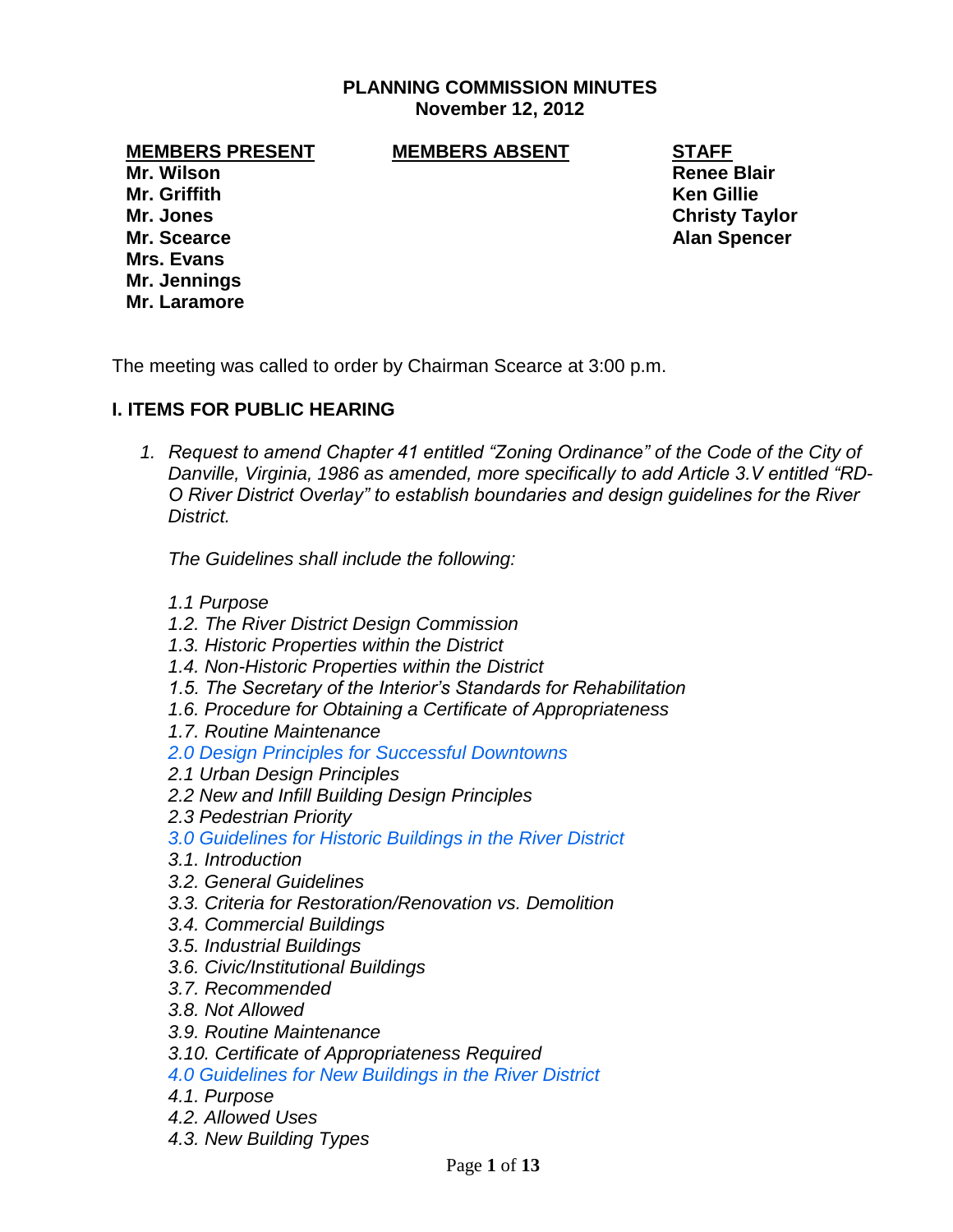- *4.4. Architectural and Site Guidelines for Large Buildings*
- *4.5. Architectural and Site Guidelines for Small Buildings*
- *4.6. Routine Maintenance*
- *4.7. Certificate of Appropriateness Required*

*5.0 Site Design Guidelines* 

- *5.1 Purpose*
- *5.2. Site Guidelines*
- *5.3. Routine Maintenance*
- *5.4. Certificate of Appropriateness Required*
- *6.0 Sidewalk and Outdoor Dining and Outdoor Display*

*Design Guidelines* 

- *6.1. Purpose*
- *6.2. Sidewalk Dining*
- *6.3. Outdoor Dining on Private Property*
- *6.4. Outdoor Display Guidelines*
- *6.5. Routine Maintenance*
- *6.6. Certificate of Appropriateness Required*
- *7.0 Sign Guidelines*
- *7.1. Purpose*
- *7.2. Commercial Signs*
- *7.3. Existing Signs*
- *7.4. Awnings & Canopies*
- *7.5. Banners*
- *7.6. Wayfinding Signage*
- *7.7. Routine Maintenance*
- *7.8. Certificate of Appropriateness Required*
- *8.0 Streetscape and Open Space Guidelines*
- *8.1. Streetscape Guidelines*
- *8.2. Streetscape Recommendations*
- *8.3. Routine Maintenance*
- *8.4. Certificate of Appropriateness Required*
- *8.5. Public Open Space Guidelines*
- *8.6. Open Space Recommendations*
- *8.7 Certificate of Appropriateness Required*

*The boundaries include all properties within the area bounded by and within the following:*

*Beginning on the south side of Riverside Drive at the Farrar Street overpass, and then along the south side of Riverside Drive to the Norfolk and Southern Rail Road Bridge, thence south along the west side of the Rail Road tracks to the north side of Monument Street, then along the north side of Monument Street to the west side of Newton Street, including 501 and 503 Newton Street, thence along the west side of Newton Street to the north side of Dame Street, thence along the north side of Dame Street to the north side of Wilson Street, thence along the north side of Wilson Street, to Jefferson Avenue including the property at 257 Jefferson Avenue, thence along the rear property lines of lots on the north side of Jefferson Avenue crossing Patton Street, along the rear of the lots fronting the west side of Patton Street to 747 Main Street, thence crossing Main Street including up to 730 Main Street, thence extending west to the include the east side of Spring Street, thence north to South Ridge Street, including all properties along the north side of South Ridge Street to*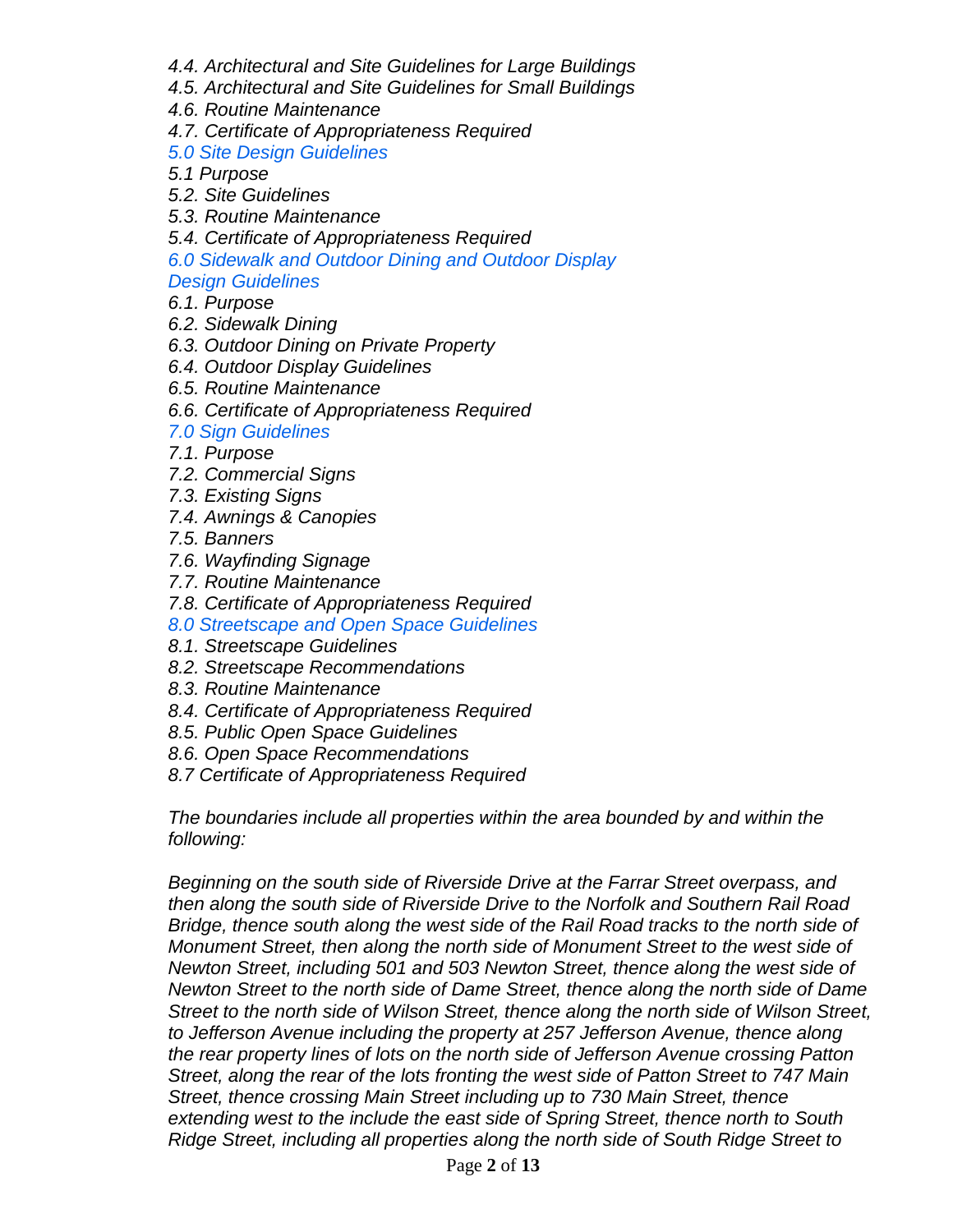*High Street, including all properties on the east side of High Street to the north side of Floyd Street, thence along the north side of Floyd Street to the east side of Poplar Street, thence along the east side of Poplar Street, to Union Street Bridge Road, crossing the Dan River, then extending along the rear property lines of Farrar Street to the intersection of Riverside Drive.*

Ms. Blair read the staff report.

Open the Public Hearing.

Present on behalf of the request was Ms. Allison Platt. Ms. Platt stated the only thing that I would like to add is that for any of you who were here at the last meeting, Planning Commission has addressed those issues by ensuring that there will be people who own property or businesses in the District who could be on the Commission even though they don't live in the District, because there are not that many people who live in the District. I wanted to make sure that there was business representation because it is important to be business friendly.

Present was Mr. Rob Taylor. Mr. Taylor stated I am an owner of one of the businesses down there in the River District. It appears to me that you all are going to make your recommendation to City Council that the River District Overlay be in place. As an owner of a building down there I ask that it be considered not to happen unless there is some funding to support what this new requirement is going to have. My biggest concern as a building owner is if I want to make an improvement to the exterior of my building and I get a contractor that gives me a price of \$5,000 to do it and it goes in front of the Board and they say "no we want you to use these materials" and they end up costing me \$10,000. Now I am stuck with either making the additional payment of \$10,000 to make the improvement or not doing the improvement at all. Without any funding to support what the Board may require of the building owner you are going to have buildings that become derelict or buildings that are just going to be moved out of. I would ask that unless there is funding available that perhaps current building owners have some type of grandfather clause to allow them to either make improvements before the Board comes in place in the two or three months that they are talking about or enables them to sell the building to someone who is willing to make the additional improvements that might be placed upon them.

Mr. Scearce stated thank you for your comments.

Mr. Jones stated what he is asking should be to City Council.

Mr. Gillie stated correct. Planning Commission has no budget. You don't have anything that would allow you to recommend putting additional funds out. That is a City Council question as to whether they would institute some sort of program like they used to have a façade program or something else. That is not something that Planning Commission deals with.

Mr. Wilson stated we could recommend that they consider that.

Mr. Gillie stated you could recommend that City Council consider it.

Mr. Scearce stated Allison maybe you should address old properties, grandfathered, and that sort of thing.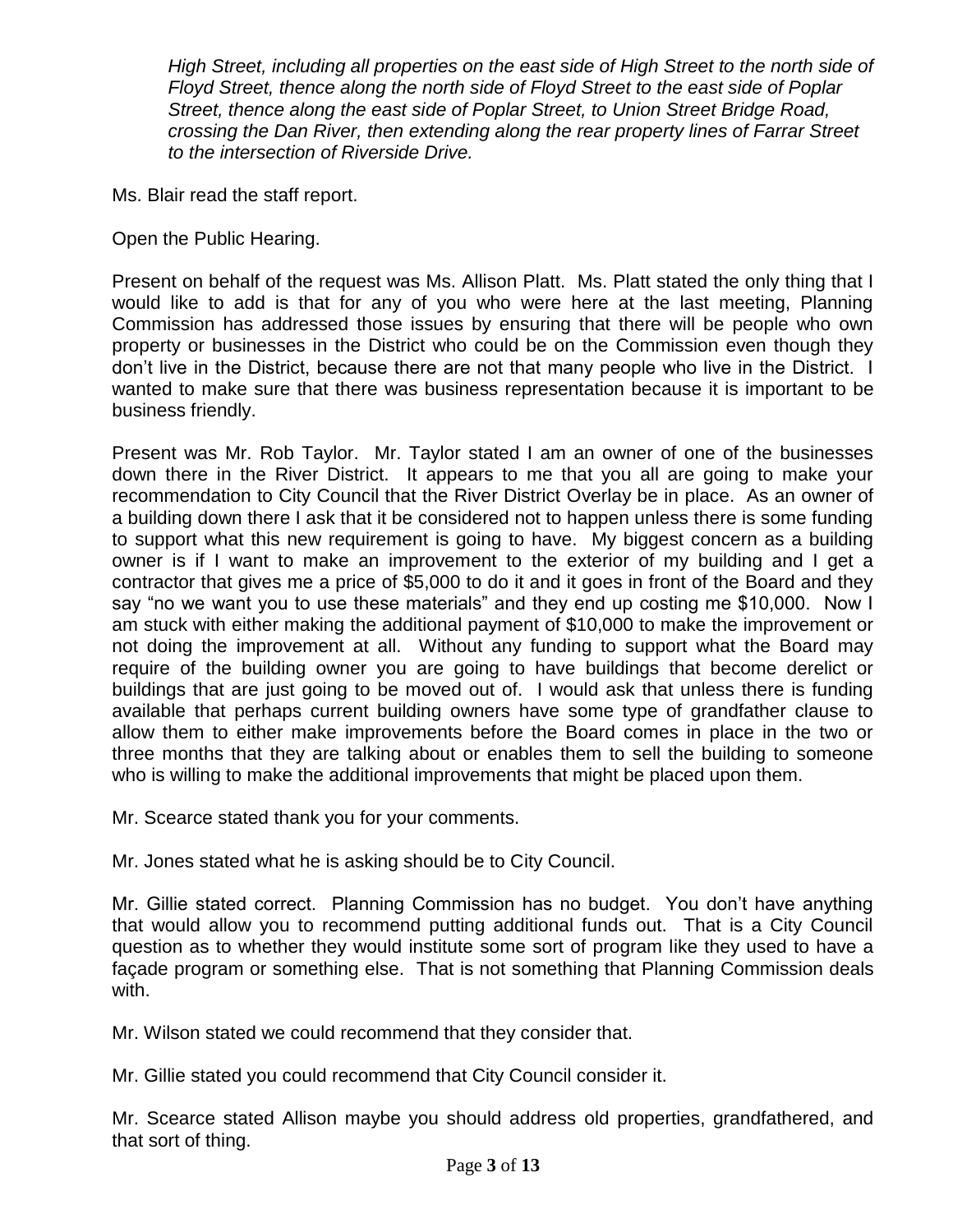Ms. Platt stated there are several categories that apply to existing buildings and older buildings. The guidelines don't apply to existing non-contributing buildings. If you have a building that is metal or whatever it might be there would be no requirement to put in wood windows because it never had wood windows for instance. It is important to understand with guidelines that studies have shown putting guidelines in place and asking people to have a high standard have universally resulted in having higher property values. That is an important consideration when you think about the cost. Lastly it is important to remember that sometimes improvements in a difficult economy are burdensome. Guidelines allows for that by having a two part approval process. Let's say strictly speaking that there is one set of improvements that you should make but the people on the Committee understand that they would be prohibitively expensive. It is possible in this two part approval process to say on the first part "does it meet the guidelines" and the answer to that would be no; and then "will you approve it" yes. There have been problems in the past with the guidelines not having any flexibility; but I think this is a flexible system so that if you need to make changes and making changes that are historically correct might be prohibitively expensive they could approve them. With a business friendly group of people who are still preservation minded I think this allows everyone the flexibility that they need to make things better and move forward.

Close the Public Hearing.

Mr. Griffith made a motion that the River District Design Guidelines be approved with what we have received as staff's additions to these: contingent on the River District Design Committee shall consist of seven citizens, three of whom shall be property or business owners within the River District. These three members do not have to be residents of the City of Danville. The members are appointed by City Council and serve without compensation. Consideration for appointment should be given to architects, contractors, design professionals, attorneys, bankers, business owners, and realtors as provided. There were several other changes that we have a copy of I don't know if I need to read all of those.

Mr. Scearce stated I don't think so.

Mr. Griffith stated we have an added addition to each section *failure to obtain appropriate permission should be considered a zoning violation,* which applies to every section 3.10, 4.7, 5.4, 7.8, and 2.7.

Mr. Gillie asked you are also asking for the appendix for the 1.8 and 1.9 right?

- Mr. Griffith responded right.
- Mr. Gillie stated these per Ms. Platt's recommendations.
- Mr. Griffith stated yes.
- Mr. Gillie stated that is fine.
- Mr. Griffith stated include that in the appeal review summary.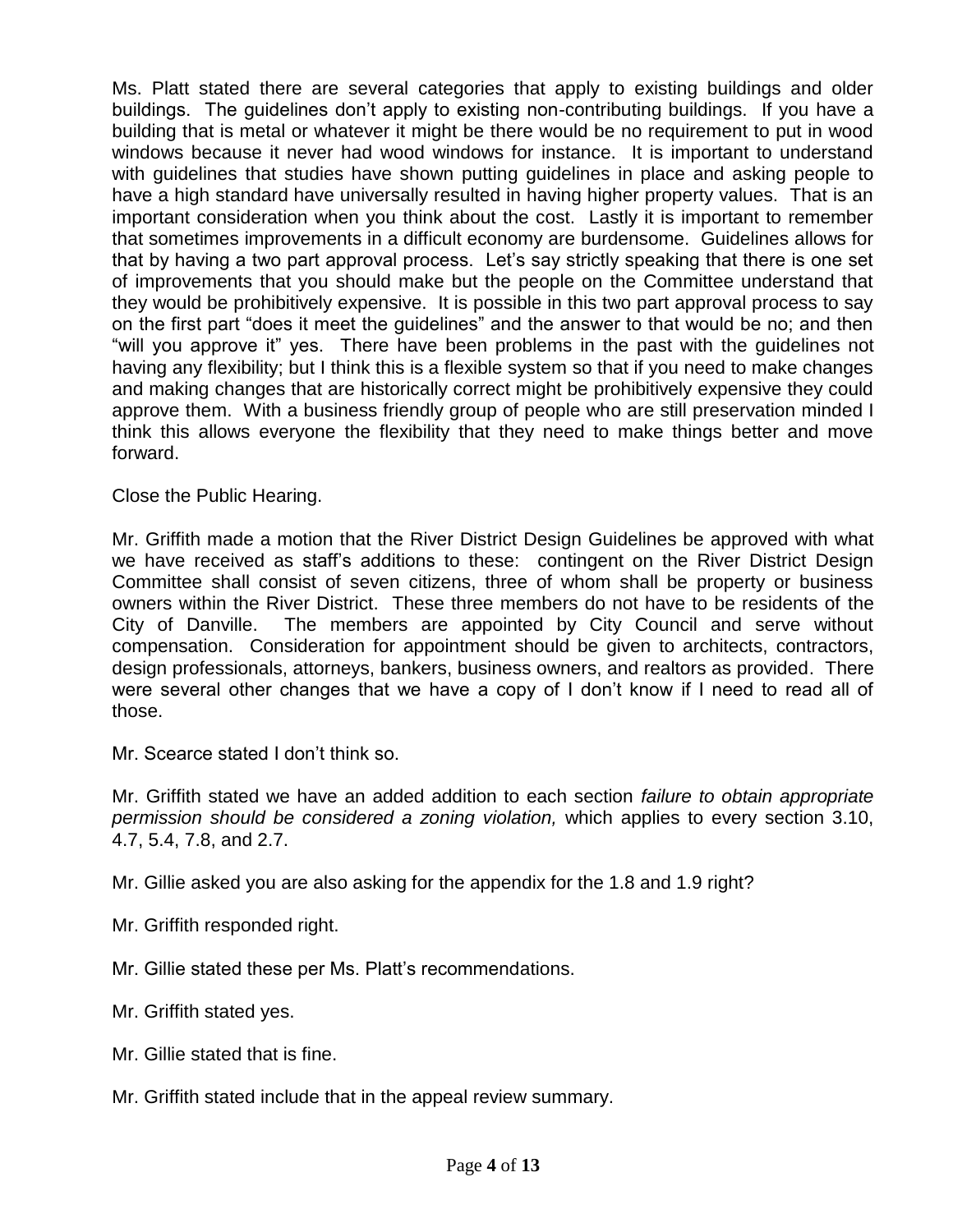Mr. Scearce stated so basically it is everything printed that we had in here except you made one change.

Mr. Griffith stated I made a change that three of the seven members shall be business or property owners within the River District and that those three members do not have to be residents of the City of Danville.

# **Mr. Wilson seconded the motion.**

Mrs. Evans stated were we going to limit the number that could be members? Is that too restrictive that we limit that three members should be from the district?

Ms. Platt responded no I don't think so. I mean it could be more.

Mrs. Evans stated if three fail to apply for the Commission is that an issue?

Mr. Griffith responded then you've got to go find three. You do it with other Commissions. I don't see any difference in this. The CAR requires that three of their seven members be residents of the Historic District. The Airport Commission lists a requirement for every member.

Mr. Jennings asked is your motion without consideration of funding? Is that something that we cannot deal with?

Mr. Scearce responded we don't have the jurisdiction.

Mr. Jennings stated well he said we could make a recommendation.

Mr. Gillie stated you can make a recommendation that City Council consider it. You can't tell them to do it. You have no budgeting authority. All you can say is consider this as part of it. It is up to them what they do at that point.

Mr. Wilson asked could we make a separate motion for that?

Mr. Gillie responded you could make a separate motion.

Mr. Scearce stated I suspect that when Council looks at it they are going to have some of the same questions. I think it will automatically come up.

#### **The motion was approved by a 7-0 vote.**

Mr. Griffith stated I notice that there are a number of people here this afternoon that have businesses and are either owners or operators within the new River District. Any of you that are interested in serving, if you would contact Susan Demasi, City Clerk she can give you the application so that you can serve on that Committee if and when Council passes it.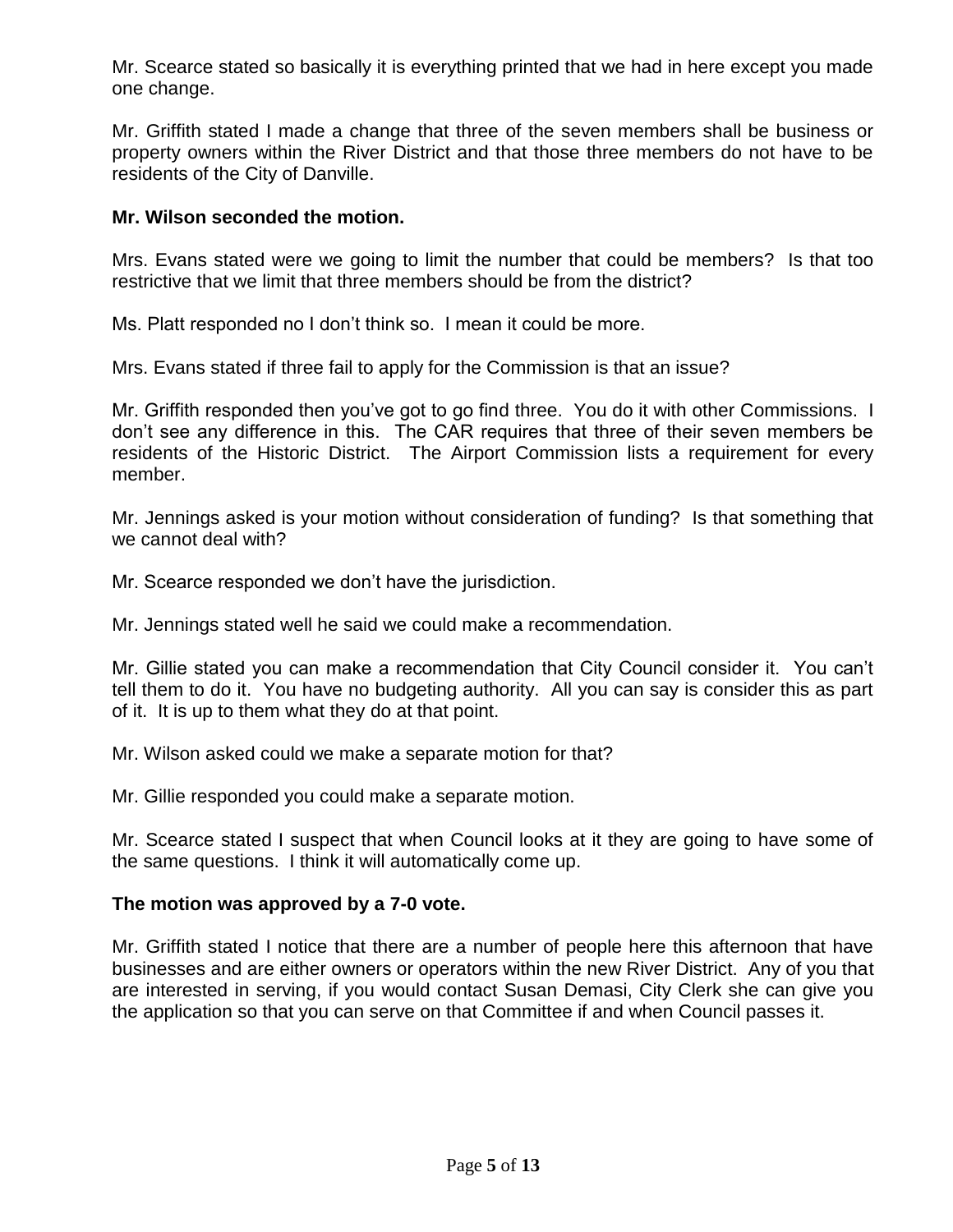2. Special Use Permit Application PLSUP20120000296, filed by Knights of Columbus, requesting a Special Use Permit to operate a private club in accordance with Article 3.C:, Section C., Item 14 of the Code of the City of Danville, Virginia, 1986, as amended, at 3777 Westover Drive, otherwise known as Grid 9705, Block 001, Parcel 000005 of the City of Danville, Virginia, Zoning District Map. The applicant is proposing to use the property as a meeting place for Knights of Columbus.

Ms. Blair read the staff report. Nineteen notices were sent to surrounding property owners within 300 feet of the subject property. Three responses were opposed; two responses were not opposed.

Open the Public Hearing.

Present on behalf of the request was the Knights of Columbus (KOC). We are not a club. We are a fraternal organization. I think there may be some misunderstanding in regard to the use of this building and this permit. I am not familiar with how many permits you issue, but I believe this permit would fall under the same category as the American Legion or one of those other organizations. We have meetings and organized events. It is not a club and I think there is a misinterpretation there in regard to the category. With the limitations on the hours, we have meetings that may go past 9:00 or 10:00. We have other events and things like dinners that we may have that would go beyond those hours. I don't quite understand that limitation as far as where it stops us from where we can use it.

Mr. Scearce asked did you hear the whole report?

KOC responded I did understand the hours, yes.

Mr. Scearce stated it is up to 11:00 on Fridays and Saturdays.

KOC stated we have to clean up the building after an event. We may go past those hours to be able to stay in the building. Are we allowed to even be in the building after this time? Do we have to lock up the building at 11:00?

Mr. Scearce responded those are the hours of operation. I don't know about cleaning staff.

KOC asked what do you consider operation is what I am getting at?

Mr. Gillie responded the operation is the actual event itself. If you are there cleaning up afterwards, we have limitations on restaurants and other things. We want the general public out of there by that time.

KOC stated we will not have general public there in the first place. Everybody that comes in there will be invited.

Mr. Gillie stated whenever you have an event, reception, or anything else the reception should end at that time. If there is time necessary to clean up afterwards that is not considered hours of operation because you don't actually have that event going on.

KOC asked if there is nothing going on we can use the building on our own time right?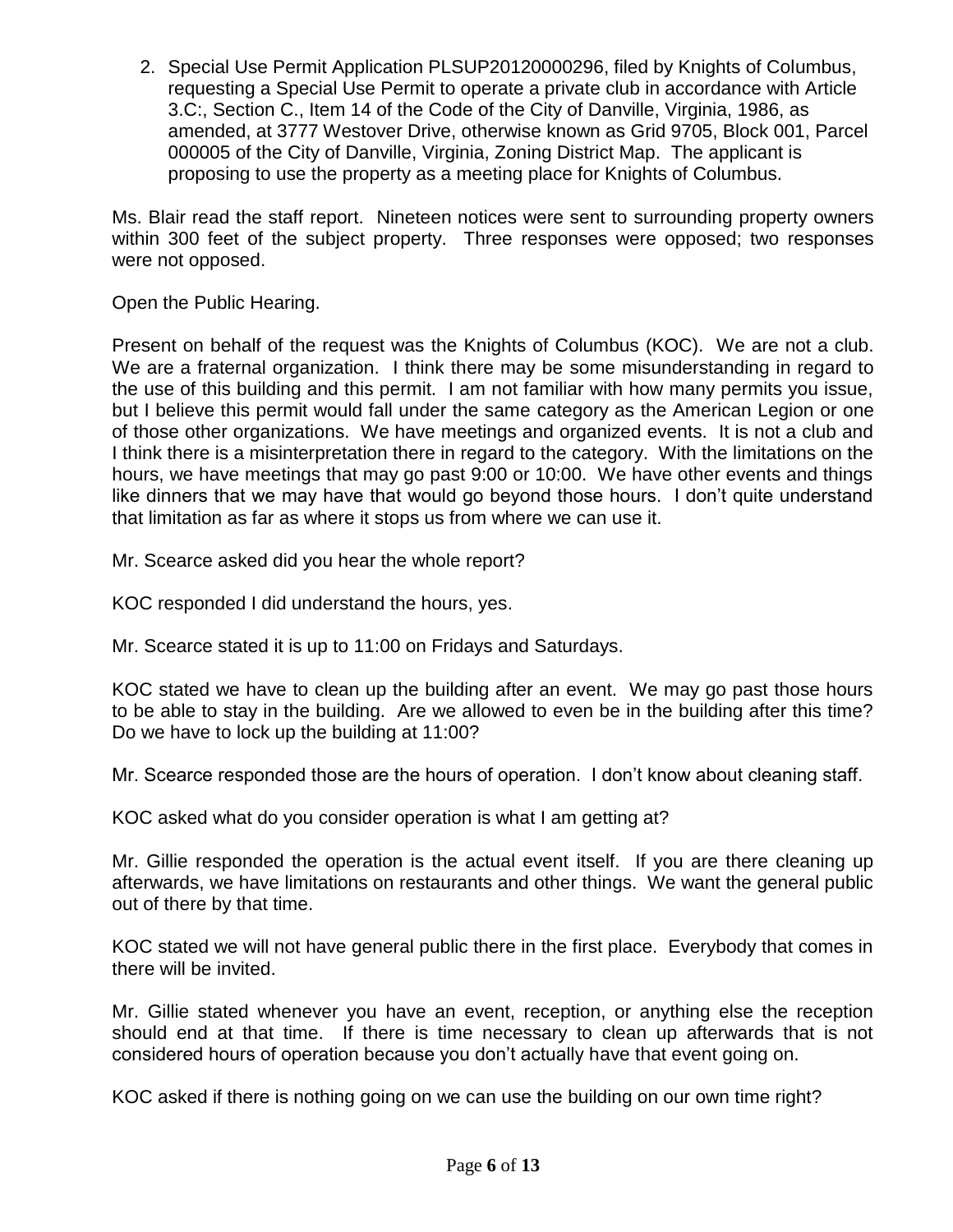Mr. Gillie responded at your own time correct. If you have your meeting, we would like your meeting to be over at a certain time and then clean-up and other things afterwards.

KOC asked if we just have a meeting we have to be out of the building at a certain time?

Mr. Gillie responded you should be yes.

KOC stated I don't understand that.

Mr. Gillie stated the reason being is because the location has a substantial amount of residential property around it. When the church was in operation they had rather limited hours. They weren't there 24 hours a day seven days a week. We are still trying to look out for the adjacent residences. We want to limit the hours just to limit the number of people coming in and out at various times. We thought that the 6:00 to 10:00 Sunday through Thursday and 6:00 to 11:00 Friday and Saturday allowed for a substantial time to operate whatever events or anything else you have and then still have a little bit of limited time to clean up and everything else and not impact the adjacent residential properties.

KOC asked does this same rule apply to churches?

Mr. Gillie responded it applies to most places that ask for a Special Use Permit. A church itself is a by right use in most districts, but their standard hours of operation are usually Sundays and Wednesdays. They are not open seven days a week 24 hours a day. Most of our restaurants, daycares, anyone that is coming in for a Special Use Permit, these are pretty much standard hours of operation.

KOC stated I just needed clarification on where we stand.

Mr. Griffith asked since the hours of operation are 6:00 to 9:00 Sunday through Thursday, do you all normally meet during the week?

KOC responded we meet on Monday nights.

Mr. Griffith asked normally what time are these over?

KOC responded most of the time it is over by 8:30. Last Monday we had a meeting that ran till about 9:30 or 10:00.

Mr. Griffith asked if we change it from 9:00 to 10:00 would that accommodate it?

KOC responded that would solve our problems as far as our meetings are concerned. Our meetings normally run from 7:30 to 8:30. Last week we had Council Corporation which was after our meeting which ran until 9:30 or quarter till 10:00.

Mr. Jones asked will you be renting this building out to the public?

KOC responded we have no anticipation of renting it out to the public. It might happen that we would rent it to people for like a bridal shower, reception, or something of that nature.

Mr. Jones asked would they already be affiliated with the Knights of Columbus?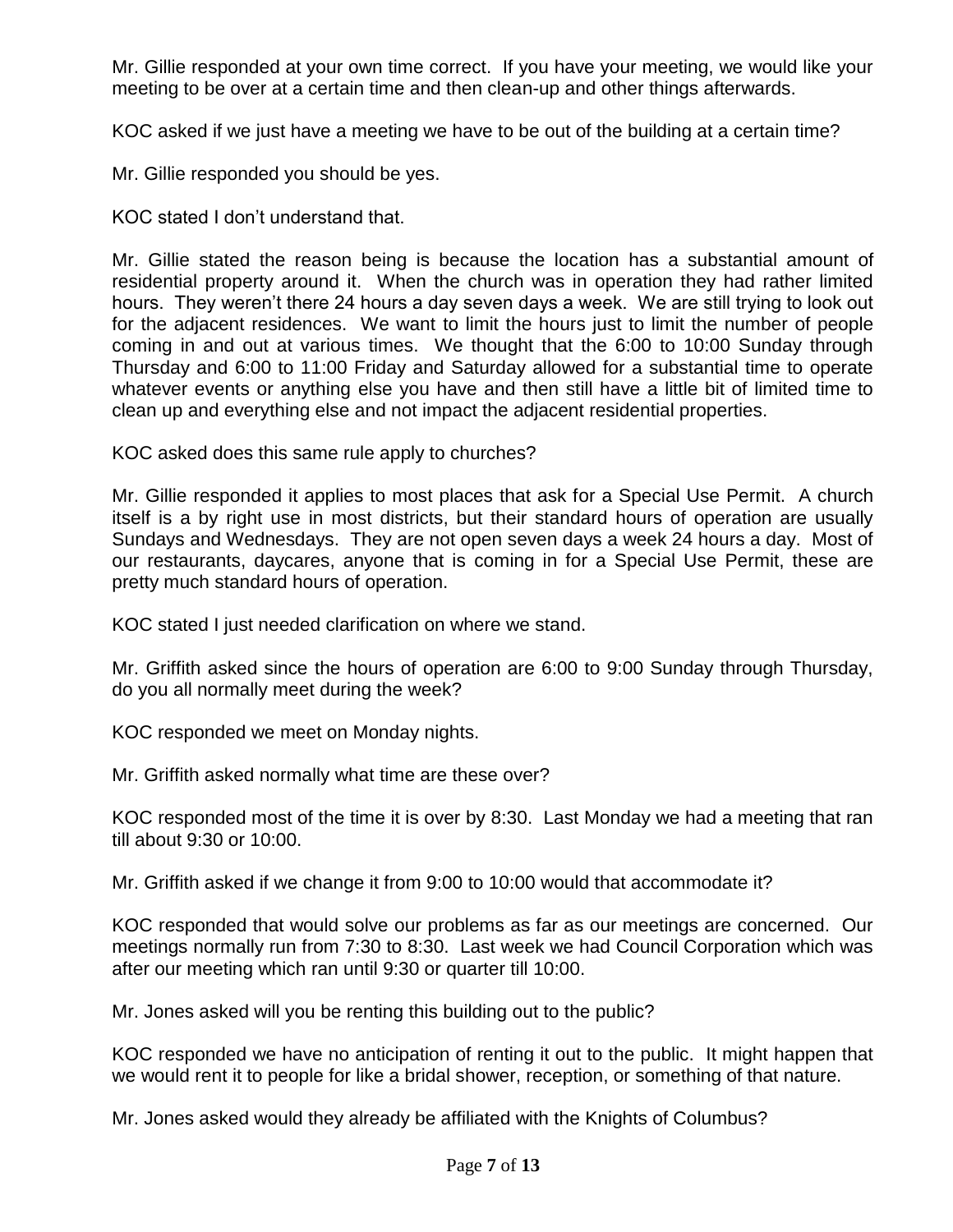KOC responded normally they would come out of our organization or somebody that we are acquainted with yes. We wouldn't be advertising to rent this building not at the present moment. Down the road I don't know if the circumstances would change or not. At one time we had a bingo parlor at our other building and that is not anticipated because we won't be into that at all.

Mrs. Evans asked is 11:00 on Friday and Saturday too restrictive?

KOC responded no, that shouldn't be a problem. We can handle that as long as we can clean up afterwards. That is the thing that I was concerned about. We can't set a time as to how long it will take to clean up afterwards.

Mr. Gillie asked how often do you rent the facility out?

KOC responded we don't. We don't have any set schedule to rent out the facility.

Mr. Gillie asked is it your plan, because your current facility you didn't rent out. Did you?

KOC responded no. At one time we did rent it out, but it was very limited.

Mr. Gillie asked are you planning to expand that and start renting it out?

KOC responded we don't have any plans for that at the present time.

Mr. Gillie stated if you decide to start renting it out on a consistent basis it may require additional approvals through commercial indoor recreation and other Special Use Permits.

KOC stated we would have to come back to you. We will make sure that it complies.

Close the Public Hearing.

Mr. Wilson asked what was the reason from going from the church non-profit affiliated organization to operating a private club? The word private club and lodge if I have this right is in the application, so the idea that it is a club came from somewhere. Is it because it is changing from one thing to another that they need to be here?

Mr. Gillie read the Zoning Code definition of a private club.

Mr. Gillie stated they meet our definition of a private club. At their current facility they didn't have a Special Use Permit because that wasn't required under the old Code.

**Mrs. Evans made a motion to recommend approval of PLSUP20120000296 with the recommendations proffered by staff regarding the assembly card and hours of operation being 6:00 a.m. to 10:00 p.m. Sunday through Thursday 6:00 a.m. to 11:00 p.m. on Friday and Saturday. Mr. Jennings seconded the motion. The motion was approved by a 7-0 vote.** 

3. Special Use Permit Application PLSUP20120000297, filed by Full Moon Rising, LLC, requesting a Special Use Permit to operate a contractor's office, in accordance with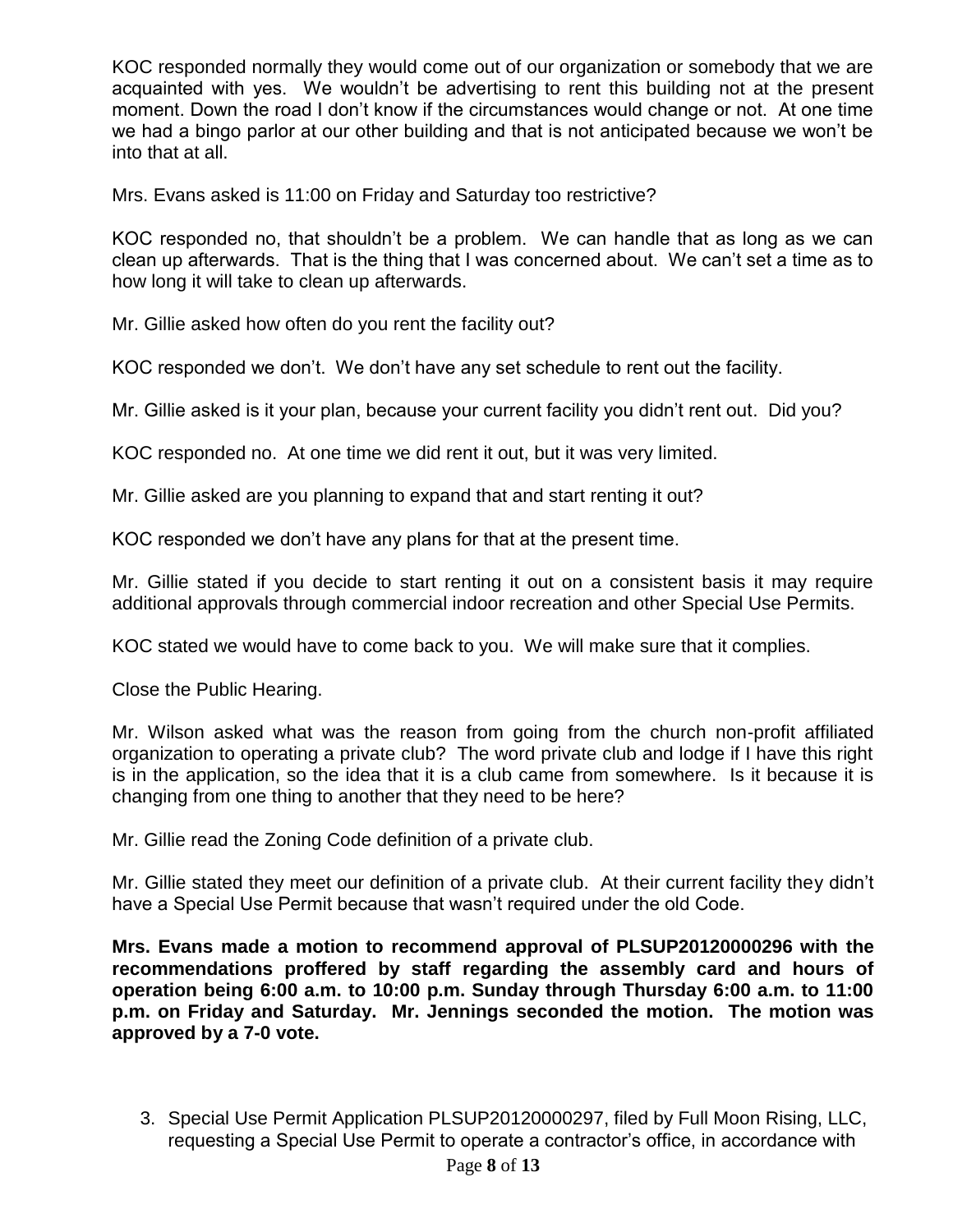Article 3.O:, Section C., Item 5 of the Code of the City of Danville, Virginia, 1986, as amended, at 1032 -1102 Cahill Court, otherwise known as Grid 1711, Block 006, Parcel 000009 of the City of Danville, Virginia, Zoning District Map. The applicant is proposing to use the property to operate a general contractor's office.

- 4. Special Use Permit Application PLSUP20120000298, filed by Full Moon Rising, LLC, requesting a Special Use Permit to allow outdoor storage, in accordance with Article 3.O:, Section C., Item 16 of the Code of the City of Danville, Virginia, 1986, as amended, at 1032 -1102 Cahill Court, otherwise known as Grid 1711, Block 006, Parcel 000009 of the City of Danville, Virginia, Zoning District Map. The applicant is requesting to be allowed outdoor storage in conjunction with the operation of general contractor's office.
- 5. Special Use Permit Application PLSUP20120000299, filed by Full Moon Rising, LLC, requesting a Special Use Permit to allow Uses with lot frontage on the Dan River, in accordance with Article 3.O:, Section C., Item 17 of the Code of the City of Danville, Virginia, 1986, as amended, at 1032 -1102 Cahill Court, otherwise known as Grid 1711, Block 006, Parcel 000009 of the City of Danville, Virginia, Zoning District Map. The applicant is requesting to operate Uses with lot frontage on the Dan River.

Mr. Gillie read the staff report. Six notices were sent to surrounding property owners within 300 feet of the subject property. One response was opposed; zero responses were not opposed.

Open the Public Hearing.

Present on behalf of the request was Full Moon Rising, LLC (FMR). We are here if you have any questions about our application. We met with the City before we submitted this so we could cover our bases. Right now we are just using our building to store material. We probably will not have any outside storage, but we did decide in case we needed it we would include that with our application. Any use related to the river is really related to picnic tables or something of that nature.

Mr. Scearce asked are you in agreement with staff's recommendations?

FMR responded yes. I have no problem with that. Our business materials are rather fragile and they are really kept inside.

Mr. Jennings asked did you say that the only thing you plan to do with the river front is for some sort of tables?

FMR responded just a clear to put out picnic tables. We have had a tenant request for our second building which is on this property. It is a community facility and they have asked to be able to put picnic tables and grills for their organization. Other than that we are not really using the river side. They haven't made a firm commitment. They are reconsidering the location now.

Mr. Wilson asked this community facility seems a little vague. Is there more details on that? What is a community facility?

FMR responded the group that had asked to lease our smaller building is an organization of individuals that does group activities. They wanted to have a meeting place, a place to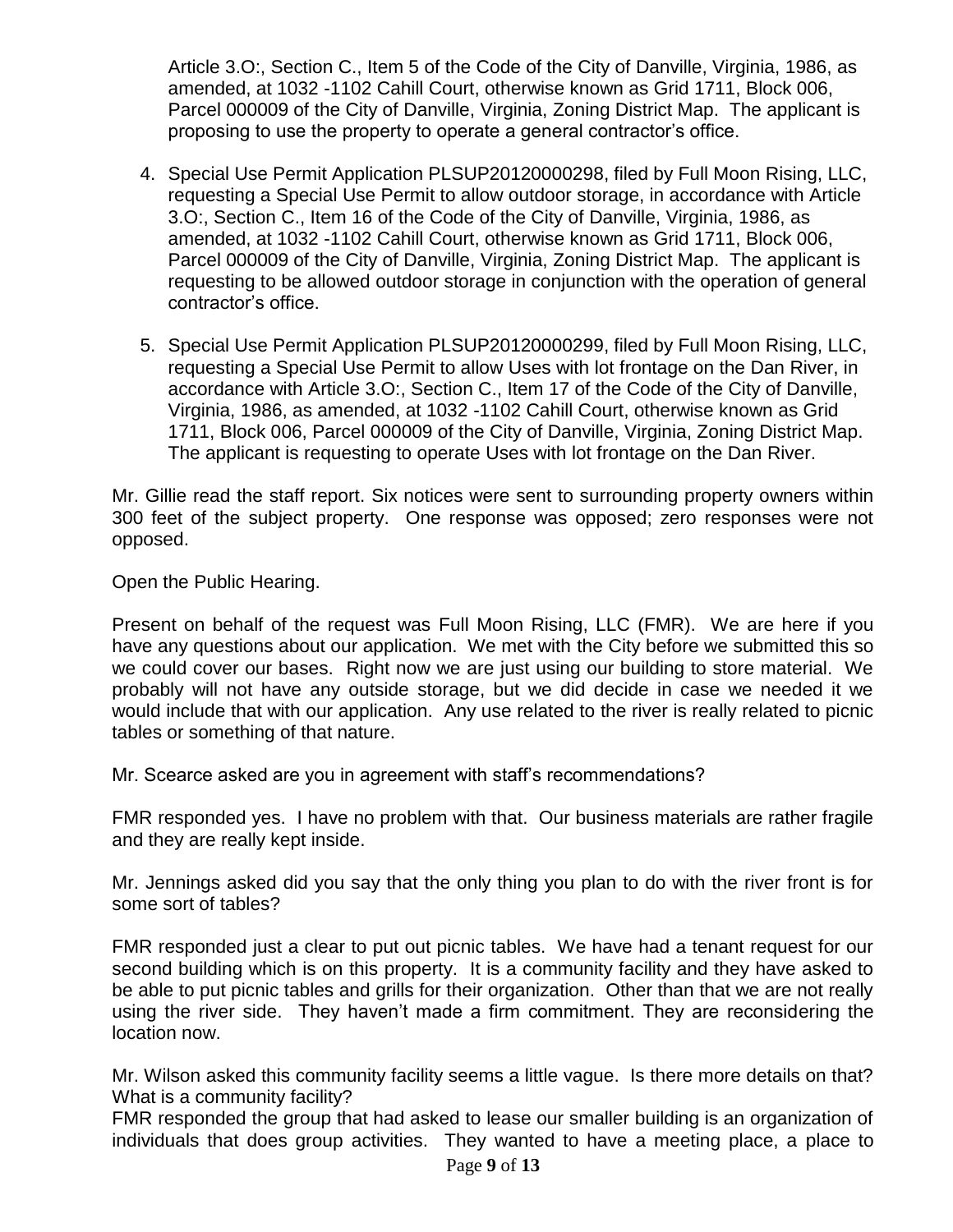maybe have picnics including their families. Now we are not even sure if they are going to lease the building.

Mr. Wilson stated my concern is related to the long term. Is this Special Use Permit specifically for this? If someone were to come into this community facility and use if for a specific purpose, how open does community facility become here?

Mr. Gillie read the definition of community facility.

Mr. Gillie stated if someone came in and asked for the same thing their folks are asking for we would treat it just like this is now. A facility is a facility is a facility in our book. It doesn't matter who is operating it. It is just what to do they do. That is our big question. That is the first thing we ask them, "what are you doing with the property?" The folks that they have proposing to go in there came and talked to us about doing things outside, putting picnic tables, maybe a gas grill. We said that is fine. It is just if you are going to have any materials or anything else used in conjunction with your facility we think it should be screened. A picnic table will not need to be screened because that is not really a use that you have. If they were to store construction materials outside, trailers, or other things we would want that screened. It comes down to what they are actually using the building for.

Mr. Wilson asked long term vision for the RiverWalk Trail, would that have any impact on the decision we make today? The trial is eventually, hopefully going to come back along the river that way.

Mr. Gillie responded hopefully someday it will come along this. The decision you make today, no it will not have any impact on it. If we wanted to extend the trail across we would have to do the same thing we done with the trail on the northside. We would have to work with the owners of the property along the river to obtain an easement. If there is anything blocking the trail we would have to work with them on relocating that. Facilities on the northside had already built fences back to the river. We secured easements from property owners and the City has relocated fencing to put the trial in, so what you are doing now will not have any impact on it.

Mr. Wilson asked would you be interested in working with them to have the trail go through there?

FMR responded yes, actually now it is kind of a jungle. We would love to clear some of that brush. It goes down steep to the river, so it is really not touching the water. I seriously doubt that we will even be outside but we decided to include that since we had to make application.

Mrs. Evans stated I have a concern about the outdoor storage. You say that you don't really have anything out there.

FMR stated we will have some things out there, but we will have fencing. I can't be a contractor and not store stuff outside.

Mrs. Evans stated I think your storage should be hidden from the river view as well.

FMR stated it will be.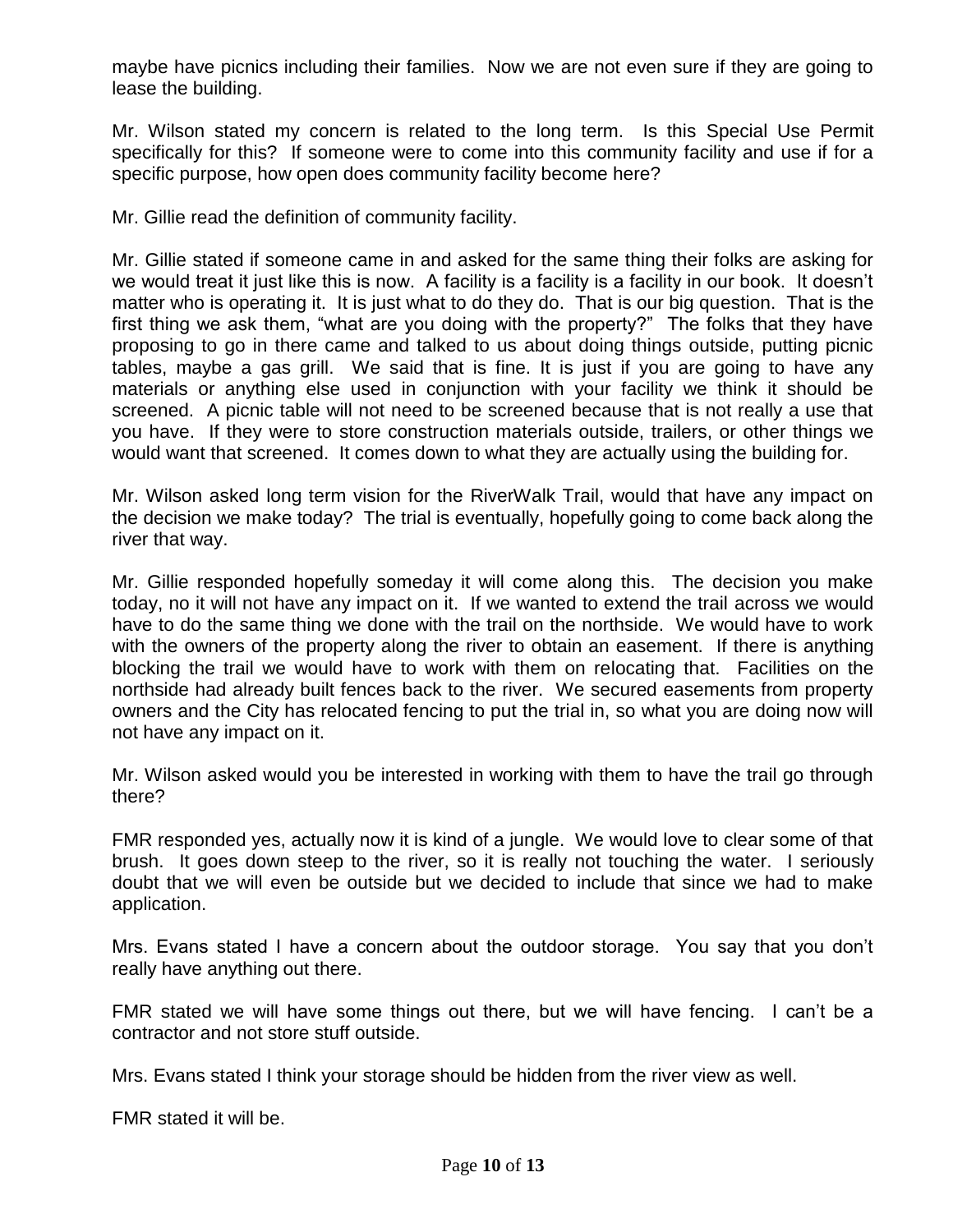Mr. Gillie stated there is about a 30 foot drop between that property and the river, so naturally it is going to be screened from the river. The fencing for the contractor's part was more along Cahill because that is where it is going to be visible. We were just concerned if anyone done anything towards the river and got stuff back towards the bank, then that is what we wanted to be screened. They have one of the few properties that is not in the floodplain because it is elevated so high at that point.

Close the Public Hearing.

**Mr. Laramore made a motion to recommend approval of PLSUP20120000297 as submitted. Mr. Griffith seconded the motion. The motion was approved by a 7-0 vote.** 

**Mr. Jennings made a motion to recommend approval of PLSUP20120000298 with conditions by staff. Mr. Griffith seconded the motion. The motion was approved by a 7-0 vote.**

**Mr. Wilson made a motion to recommend approval of PLSUP20120000299 with conditions by staff. Mr. Jones seconded the motion. The motion was approved by a 7-0 vote.**

6. Request to amend Chapter 41 entitled "Zoning Ordinance" of the Code of the City of Danville, Virginia, 1986 as amended, more specifically Article 3.A:, entitled "SR-R, Sandy River Residential District", Section B. entitled "Permitted Uses" and Section C. entitled "Uses Permitted by Special Use Permit", Article 3.B:, entitled "T-R, Threshold Residential District", Section B. entitled "Permitted Uses" and Section C. entitled "Uses Permitted by Special Use Permit", Article 3.C:, entitled "S-R, Suburban Residential District", Section B. entitled "Permitted Uses" and Section C. entitled "Uses Permitted by Special Use Permit", Article 3.D:, entitled " NT-R, Neo-Traditional Residential District", Section B. entitled "Permitted Uses" and Section C. entitled "Uses Permitted by Special Use Permit", Article 3.E:, entitled "OT-R Old Town Residential District", Section B. entitled "Permitted Uses" and Section C. entitled "Uses Permitted by Special Use Permit", Article 3.F:, entitled " Attached Residential District", Section B. entitled "Permitted Uses" and Section C. entitled "Uses Permitted by Special Use Permit", Article 3.G:, entitled "Multi-family Residential District", Section B. entitled "Permitted Uses" and Section C. entitled "Uses Permitted by Special Use Permit", Article 3.H:, entitled "Manufactured Home Park Residential District", Section B. entitled "Permitted Uses" and Section C. entitled "Uses Permitted by Special Use Permit"; and amend Article 15 to create a definition for Family Day Care Home and amend other definitions, and amend Article 2 "General Regulation" , Section T. Home Occupations to address the keeping of more than five (5) but less than twelve (12) children in residences.

Ms. Blair read the staff report.

Open the Public Hearing.

No one was present on behalf of the request.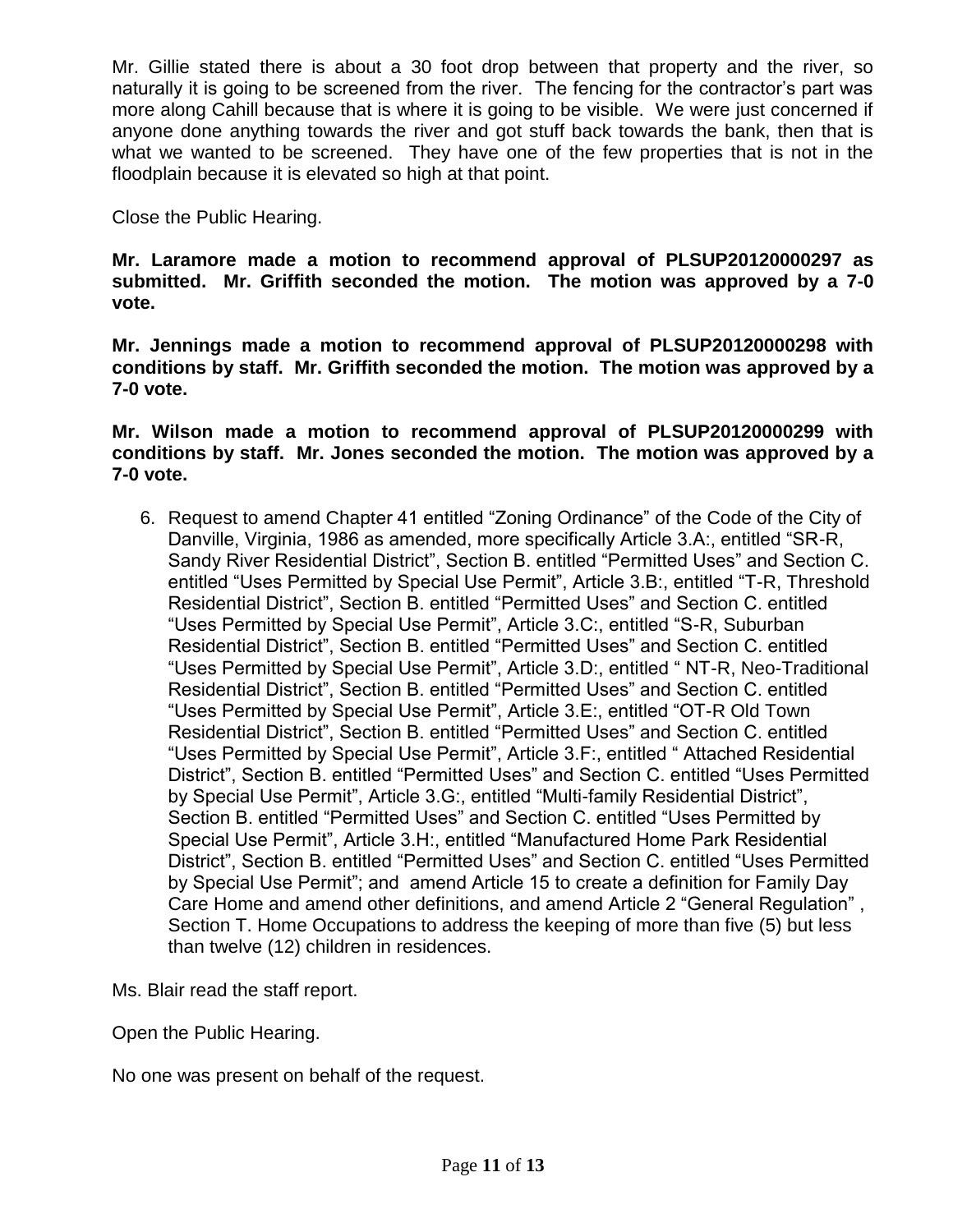Mr. Gillie stated you should have received in front of you a letter from a list of multiple applicants. Those are the ones who are right now out of compliance with the Zoning Code. They have been working with staff to try and amend the Code.

Close the Public Hearing.

Mr. Griffith asked who monitors this?

Mr. Gillie responded the State does as well as our Social Services Department.

Mr. Griffith asked do the operators of these businesses have to get a permit?

Mr. Gillie responded they are obtaining a license through the State. As part of their licensure through the State, they have to obtain local Zoning approval.

Mr. Jones stated the information that we have says *in some interpretations allowing additional children*. If the number is 12 how can you interpret it to be more?

Mr. Gillie responded staff and the Zoning Code allowed five. The process was you came to us and got a Zoning Clearance, you then went and obtained your business license, then you went to the State to get certified through the State. We would issue a Zoning Clearance for five because that is what our regulations said. They would go get a business license for five. They went to the State and the State was telling them they could have 12, so they would have 12. The State wasn't notifying us that they were allowing more than what our local requirements were. As of a year or so ago the State change the regulations to match what the local Zoning allowed. The State had authorized for a number of years for homes to have more than what the local Zoning requirements were. We are trying to match the two processes together. That is one of the reasons we are recommending not changing our home occupation provisions, but to allow these by Special Use Permit because the numbers are greater than what we have allowed in the past.

Mr. Scearce stated but they are basically doing it already.

Mr. Gillie stated a few of them are doing it already, not all of them. The list is rather small. I don't remember the numbers of licensed daycares that we have, but it is a small percentage of them that have more. In their defense, they went to the State and they told them it was ok to have more. They assumed since the State was telling them they could have more they were allowed to have more not knowing that the State was in effect doing something they shouldn't be doing. We are now trying to help them resolve that issue. This is happening all over the State. We are not the only one. I have a list of multiple localities throughout Virginia. We are modifying ours because some other places may match what we do because they are running into the same thing.

Mr. Laramore asked they are operating under a business license?

Mr. Gillie responded yes.

**Mr. Wilson made a motion to recommend approval of the request to amend the Zoning Ordinance as recommended by staff. Mr. Laramore seconded the motion. The motion was approved by a 7-0 vote.**